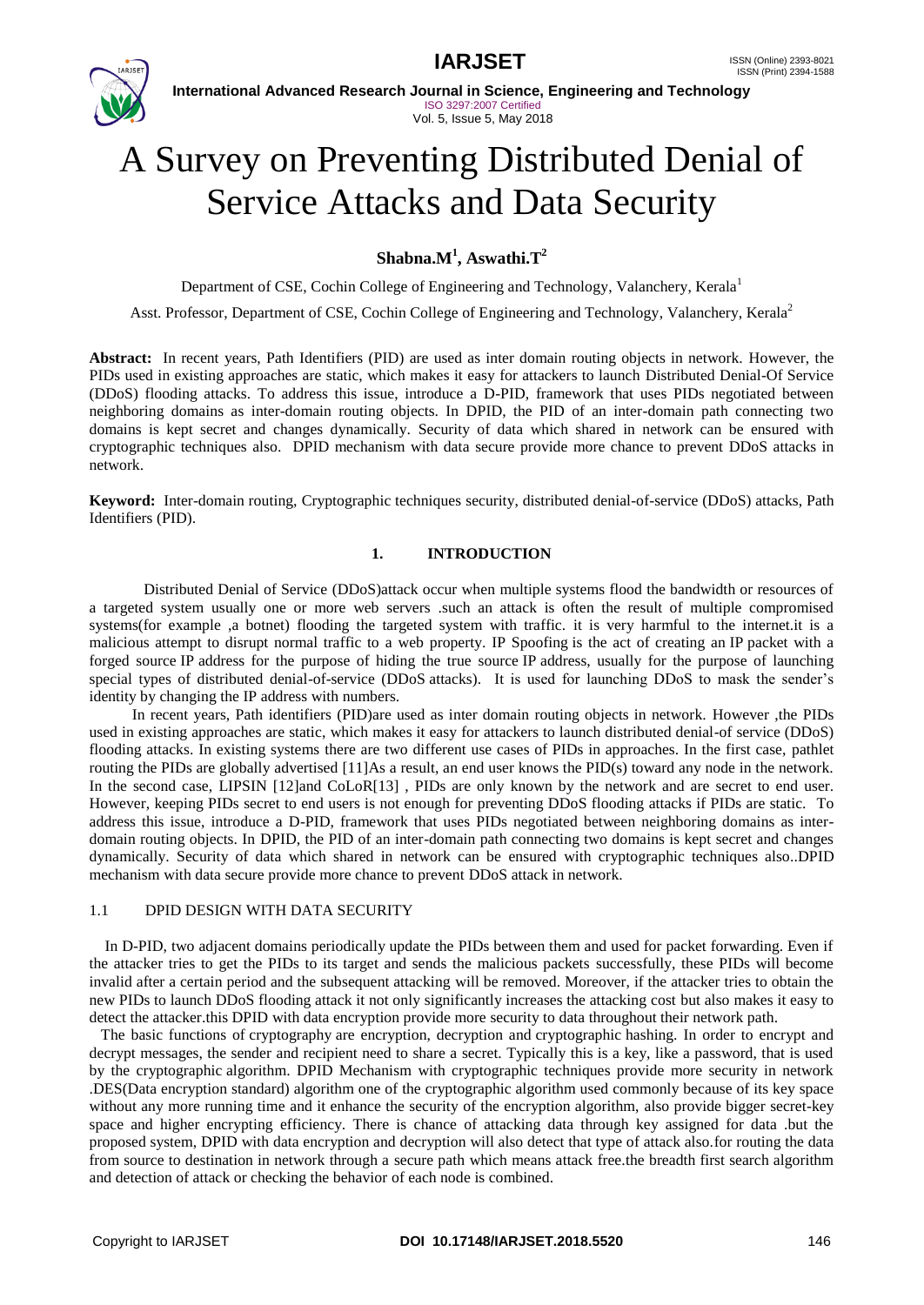

**International Advanced Research Journal in Science, Engineering and Technology**

ISO 3297:2007 Certified Vol. 5, Issue 5, May 2018

## 1.2 PROPOSED SYSTEM DESIGN

 In proposed system mainly four modules are introduced. Firstly, in Nodes Reset module, nodes are created. Nodes IP address and Mac Address is retrieved into node creating users system. Each nodes IP address and MAC address is automatically stored in the admin system. Created nodes only connected into p2p and sharing the data's into another nodes. Second,In these modules we will find the shortest path into source to destination. First choose any one shortest path .The choose path detect the any botnet means choose the another shortest path automatically. Send the data without modified into correct path. Breadth-first search (BFS) is an algorithm for traversing or searching tree or graph data structures. Third, in Attacker Module: bots are try to modify your message. The attackers IP address and MAC address is identify the this modules. Modified message also detect and stored into admin system. Last ,DES Encryption: The Data Encryption Standard (DES) is a symmetric-key block cipher published by the National Institute of Standards and Technology (NIST). DES is an implementation of a Feistel Cipher. It uses 16 round Feistel structure. The block size is 64-bit. Though, key length is 64-bit, DES has an effective key length of 56 bits, since 8 of the 64 bits of the key are not used by the encryption algorithm (function as check bits only). Figure 1 illustrates the Proposed system with detailed view of modules. it is a use case diagram of proposed system. A use case diagram in the Unified Modeling Language (UML) is a type of behavioral diagram defined by and created from a Use-case analysis. Its purpose is to present a graphical overview of the functionality provided by a system in terms of actors, their goals (represented as use cases), and any dependencies between those use cases. The main purpose of a use case diagram is to show what system functions are performed for which actor. Roles of the actors in the system can be depicted.



Fig 1.Use case diagram of proposed system

### **2. CONCLUSION**

 This project presented the design of DPID, a framework that dynamically changes path identifiers (PIDs) of interdomain paths in order to prevent DDoS flooding attacks, when PIDs are used as inter-domain routing objects.In DPID, the PID of an inter-domain path connecting two domains is kept secret and changes dynamically. Security of data which shared in network can be ensured with cryptographic techniques also. DPID mechanism with data secure provide more chance to prevent DDoS attack in network.